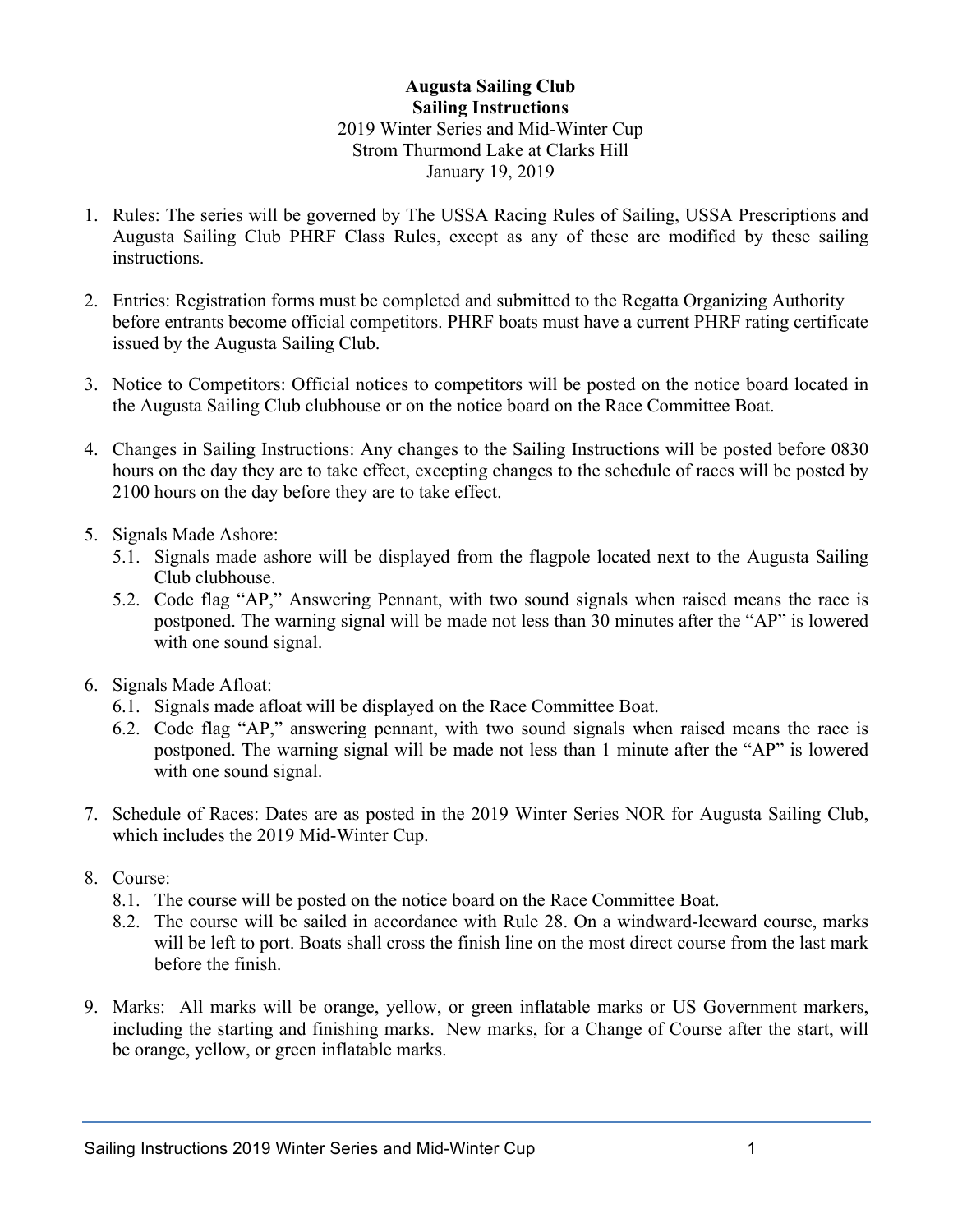- 10. The Start:
	- 10.1. Races will start in accordance with RRS 26.
	- 10.2. The starting line will be between the starting mark and a staff displaying the orange flag on the race committee boat.
	- 10.3. The order of fleets will be posted on the notice board on the race committee boat.
	- 10.4. A yacht shall not start later than 10 minutes after her starting signal.
- 11. Recalls: Recalls will be signaled in accordance with RRS 29. The Race Committee may attempt to hail infringing boats, but it is the responsibility of the skipper to make a legal start.
- 12. Changes of Course After Start:
	- 12.1. RRS 32 and 33 apply; however, the Race Committee may signal a change in the designated course by flying the "C" flag before the competitors begin the changed leg and displaying a board or hailing each competitor to designate the new course. In this case, the change in direction or length of the next leg need not be signaled. The finish line shall be between the newly designated final mark and a staff displaying the "S" flag or between the pin and the orange flag if the start/finish line is used.
	- 12.2. The Race Committee will place the new mark as soon as practicable.
	- 12.3. Minor adjustments in a mark's location will not be signaled. This changes RRS 33.
- 13. Finish Line: The finishing line will be between a staff displaying an orange flag on the Race Committee Boat and a mark of the course (or the finishing mark).
- 14. Time Limits: The time limit for each fleet will be ninety (90) minutes.
	- 14.1. A boat of the Spinnaker Fleet finishing more than 30 minutes after the first boat of that fleet finishes or after the time limit, whichever is later, will be scored "DNF."
	- 14.2. A boat of the Non-Spinnaker Fleet finishing more than 45 minutes after the first boat of that fleet finishes or after the time limit, whichever is later, will be scored "DNF."
	- 14.3. An E boat finishing 30 minutes after the finish of the first boat will be scored "DNF"
	- 14.4. A Portsmouth Dinghy fleet vessel finishing 30 minutes after the finish of the first boat will be scored "DNF"
- 15. Scoring for the Winter Series:
	- 15.1. Scoring of each race will be based on corrected times. Corrected times will be calculated by the time-on-time method using the approved Augusta Sailing Club PHRF ratings or Portsmouth handicap rating for the Portsmouth dinghy fleet, if any.
	- 15.2. Spinnaker, non-Spinnaker, E-scow, other one-design fleets, and Portsmouth Dinghy fleet will each be scored separately.
	- 15.3. The E-Scow fleet and any other one-design fleets will be scored in the order of finish.
	- 15.4. Each day will be scored as a one day regatta, using the low point scoring system, Rule A4 and Series Scores Rule A2. With the following exception: all races of each day will count, and boats that came to the starting area but did not start, did not finish, retired after starting or were disqualified, or did not come to the starting area at all during that day will be scored in accordance with Rule A9 "Race Scores in a Series Lasting Longer Than A Regatta."